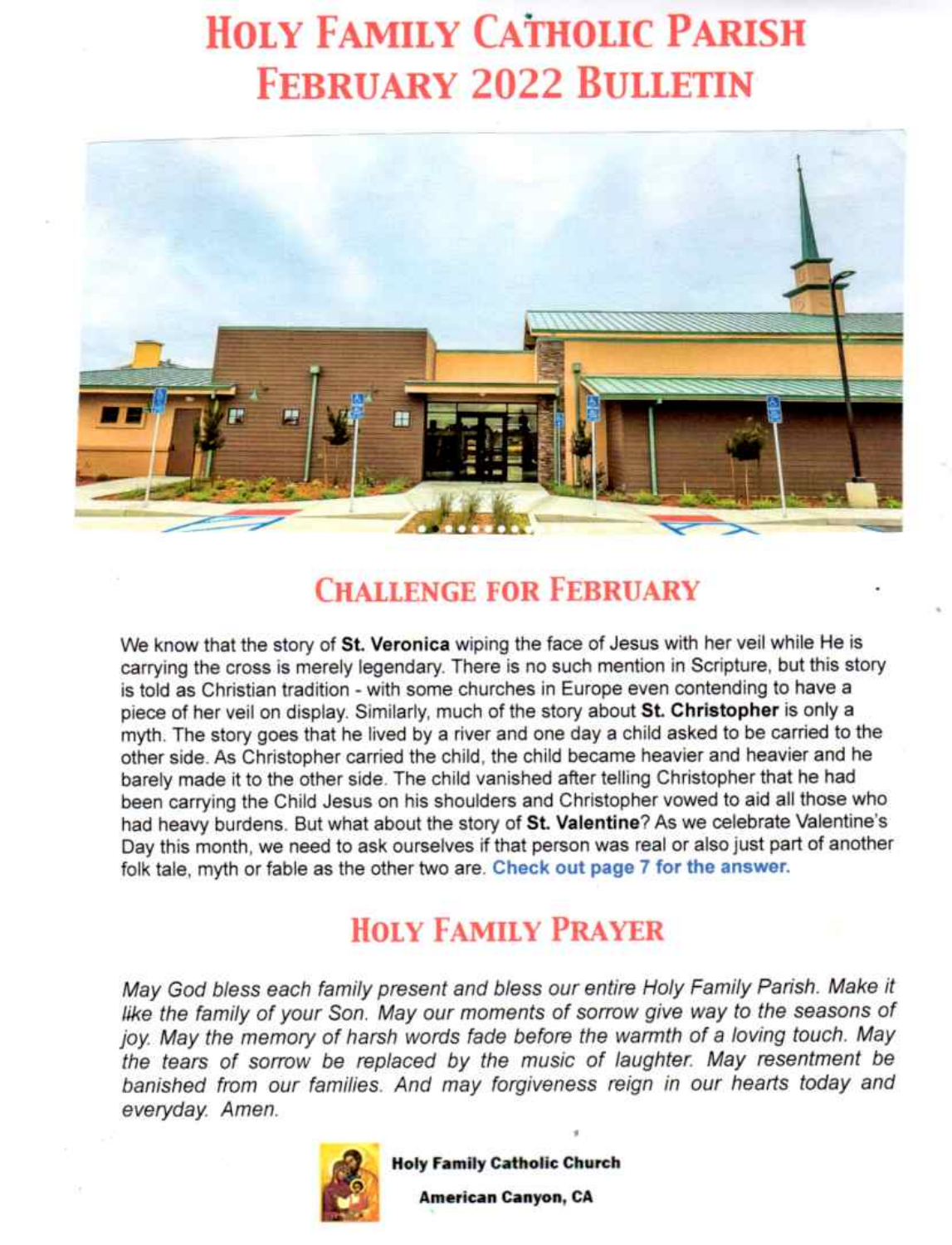# **Holy Family Catholic Church**

**200 Antonina Ave., American Canyon, CA 94503**

**Parish Main: (707) 645-9331 Parish Fax: (707) 731-1637 Parish Cell: (707) 699-5526**

### **Clergy**

| <b>Father Fred Kutubebi</b>                           | Ext. #101 |
|-------------------------------------------------------|-----------|
| Pastor@holyfamily-amcan.church                        |           |
| Deacon Victor Leach<br>Deacon@holyfamily-amcan.church | Ext. #104 |
| Deacon Mike Simmons (Retired)                         | Ext. #104 |

### **Office and Administration**

| <b>Office Secretary</b>              | Ext. #103                                       |
|--------------------------------------|-------------------------------------------------|
| Rose Tamoro                          |                                                 |
|                                      | Secretary@holyfamily-amcan.church               |
| Bookkeeper                           | Ext. #102                                       |
| <b>Mary Narverud</b>                 |                                                 |
|                                      | Bookkeeper@holyfamily-amcan.church              |
|                                      |                                                 |
| <b>Religious Education</b>           | Ext #105                                        |
| <b>CCD - Marina Maldonado</b>        |                                                 |
|                                      | ReligiousEducation@holyfamily-amcan.church      |
| <b>RCIA - Father Fred Kutubebi</b>   |                                                 |
|                                      |                                                 |
| <b>Registration Coordinator</b>      |                                                 |
| <b>Bernie Borges</b>                 | 707-980-7687                                    |
|                                      | RegistrationCoordinator@holyfamily-amcan.church |
| Computer Support: Jeanne Guanzon     |                                                 |
|                                      | ITAdmin@holyfamily-amcan.church                 |
| <b>Bulletin Editor: Dave Mezzera</b> |                                                 |
| Webmaster: Mer Abran                 |                                                 |
|                                      | Webmaster@holyfamily-amcan.church               |
| Community Outreach: Tyrone Navarro   |                                                 |
|                                      | CommunityOutreach@holyfamily-amcan.church       |
| Social Media: Adriana Loyola         |                                                 |
|                                      | SocialMedia@holyfamily-amcan.church             |
|                                      |                                                 |
| Church Photographer:                 |                                                 |
| Rogelio (Jong) Arcega                | 707-567-5629                                    |
|                                      | Schnell72300@yahoo.com                          |



## **Holy Family Catholic Church**

## American Canyon, CA

**Mass Schedule: Tuesday - Friday: 8:30 AM Saturday: 5:15 PM Sunday: 7:30 AM, 9:30 & 11:30 AM Every 3rd Sunday @ 11:30 AM - Youth Mass**

**Please call the office and leave a message for Committee or Ministry Volunteer leaders below:** 

**Pastoral Committee Chair** Ernesto Zambrano [PastoralCouncil@holyfamily-amcan.church](mailto:PastoralCouncil@holyfamily-amcan.church)

**Finance Committee Chair**  Zenaida Alejandrino [FinanceCouncil@holyfamily-amcan.church](mailto:FinanceCouncil@holyfamily-amcan.church)

**Liturgy Committee Chair**  Father Fred Kutubebi

**Spanish Committee Chair**  Anna Castro

**Music Coordinator** Justin Elgal

**Church Pianist** Fran Fanelli

**Donation Counters** 

Betty Lorenz Erika Myers Eliseo Ira

#### **Ministries:**

Men's Club - Kevin Kain Women's Club – Nancy Nabrynski Altar Linen Society - Mary Narverud Cleaning Groups - Erika Myers Recycling Society - Erika Myers Community Outreach - Deacon Victor Leach Communication Media Outreach - Justin Elgal Banyuhay Group USA – Amy San Pedro Fil-Am – Anthony Quicho Grupo Guadalupano – Karina Servente Knights of Columbus – Henry Tobias Missionary Families of Christ – Frank Lee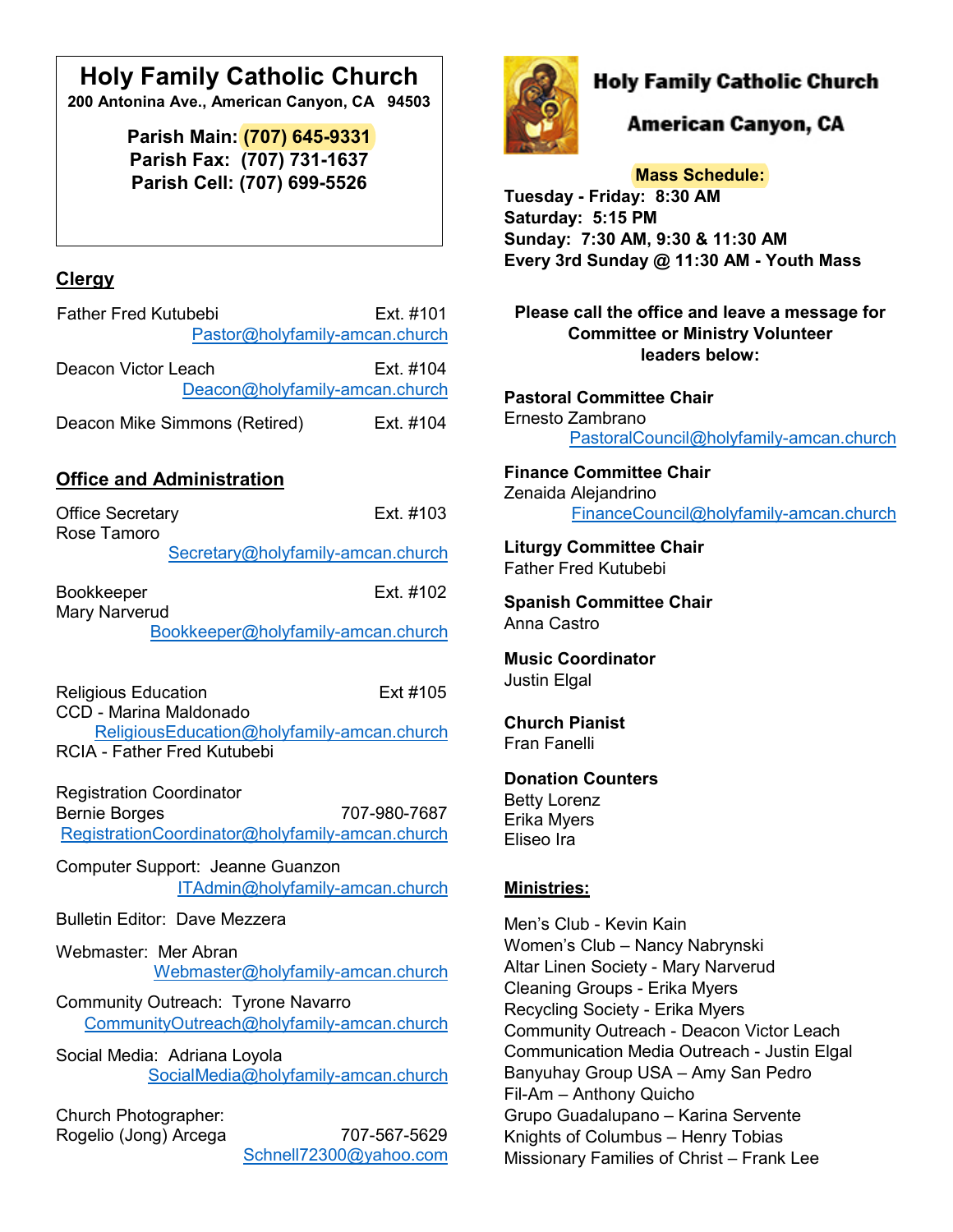## **Holy Family Catholic Church 707-645-9331 Page 2**

# *Monthly Calendar*



- **Feb. 1 Men's Club meeting 6:00pm. All men invited to 125 Red Clover Way. Dinner provided. Voting for new 2022 officers.**
- Feb. 2 Feast of the Presentation of the Lord
- Feb, 3 Feast of St. Blaise
- **Feb. 5 Children's Rosary 2:00pm in church. Children and parents invited.**
- Feb. 11 Feast of Our Lady of Lourdes (World Day of the Sick); see page 6 of the bulletin.
- Feb. 12 Lincoln's Birthday
- Feb. 14 Valentine's Day see elsewhere in bulletin
- **Feb. 16 Women's Club meets at 6:00pm in**
- **church administrative office. Feb. 19 - First Reconciliation 11:00am**
- **Feb. 19/20 Special collection to help payoff the church loan**
- Feb. 21 Presidents' Day federal holiday
- Feb, 22 Washington's Birthday
- **Feb. 22 Pastoral Council Meeting 6:00pm in church administrative office.**
- **Feb. 24 Knights of Columbus Council meeting 7:00 pm in secondary meeting room.**
- **Feb. 26 Finance Council meets 9:00am in church administrative office. New members and guests welcome.**
- **Feb. 26 Confirmation Retreat at Holy Family 10:00am to 6:00pm including 5:15 Mass**
- Mar. 2 Ash Wednesday (beginning of Lent); see bottom of page 4 for more information.

# *Stewardship December Parish Financial Status*

====================================

Income  $= $30,200.00$  (all Masses and e-giving)

- Pay off loan =  $$41,800.00$  (All Masses and e-giving)
- $$60,400.00 =$  All Parish Expenses (payroll, utilities, insurance, loan interest, etc.)

#### **Thank you all for your continued generosity.**

====================================

*Fr. Fred's Corner*

Dear Family of God,

I free you all in the name of Our Lord and Savior Jesus Christ. I hope everybody is well and helping to fight the Covid-19 and its variants. In the name of Our Lord we shall conquer. Please, let's continue to check our temperatures and utilize the sign up sheets for contact tracing. We should try to pay attention to it. I noticed some have been avoiding it. It could be a pain to do that but it's for our own good.

If you read the last issue of the *North Coast Catholic*, Archbishop José Gomez, the President of the USCCB, the United States Conference of Catholic Bishops, stated that the only thing that can bring us Catholics together at this point is the Eucharist. It should be our central focus. In light of that, after the Ash Wednesday celebration and until Palm Sunday, we will stop singing in the Church and focus our attention on the Catechesis of the Church, especially, the Order of the Mass and commit to memory well the Gloria and the Credo. We will also expose the Blessed Sacrament after Communion for Adoration and brief meditation before we depart. I think we should all commit to that and see how we can all display our God-given talents and the gifts of Holy Spirit, in order to serve Lord in the Church.

To this end, there will be sign-up sheets for various ministries in the Church, so please begin to think about how you can offer your services at Holy Family Church. If you have any suggestion to move the Church forward, please speak to me in person at the church. I do not encourage any emails or texts. Come see me at the church. I am always available.

Thank you all for your unflinching support and service to our dear Church. God bless you all. Amen. - - Fr. Frederick K. A. Kutubebi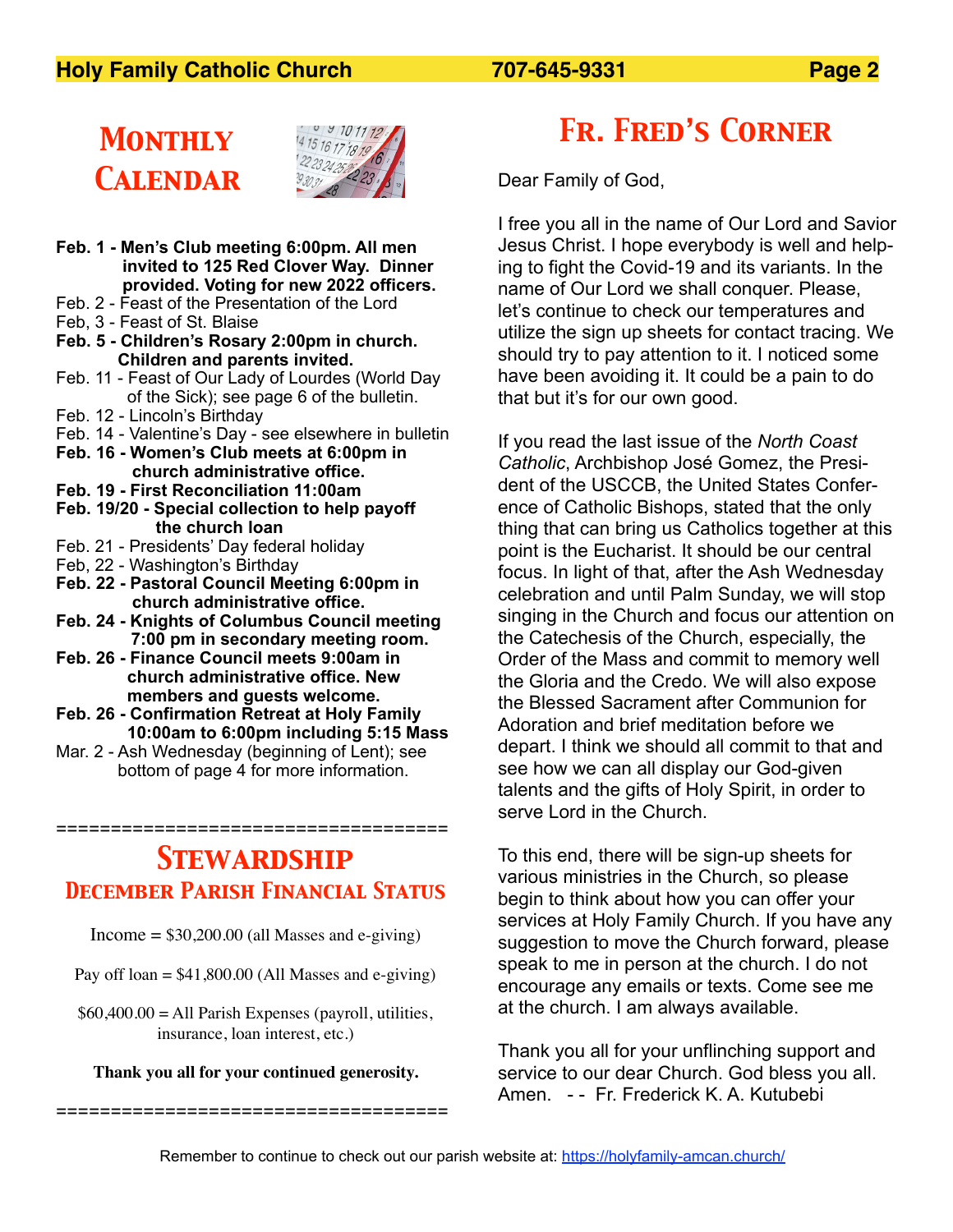# **Holy Family Catholic Church 707-645-9331 Page 3** *Sunday Mass Readings for February*

#### **Sunday, January 30th (Fourth Sunday in Ordinary Time)**

**First Reading from the Book of the Prophet Jeremiah 1:4-5, 17-19 -** Jeremiah proclaims that the Lord knew him before he was conceived in the womb, and that the Lord dedicated him to be a prophet to the nations. People may oppose Jeremiah, but the Lord told him that they would not prevail over him, for the Lord remains with him in his endeavors.

#### **Responsorial Psalm 71:1-6, 15-17 - "I will sing of your salvation."**

**Second Reading from Paul's 1st Letter to the Corinthians 12:31—13:13 -** You will recognize these words of Paul you have heard them many times proclaimed at weddings: If you do anything without love, the action is meaningless. Love is patient, kind, never fails, etc. Throw off childish ways and reason as an adult. The three great virtues are faith, hope and love, which always remain. But the greatest of these is love!

**Gospel of Luke 4:21-30 -** After Jesus read from the scroll of Isaiah, the people were amazed at His teaching, wondering how this was possible since Jesus was merely the son of a carpenter. Jesus told them that no prophet is accepted in his own land and gave examples of this. This angered the people and they drove Him out of town.

- - - - - - - - - - - - - - - - - - - - - - - - - - - - - - - - - - - - - - - - - - - - - - - - - - - - - - - - - - - - - - - - - - - - - - - - - - - - - - - - - - - - - - - -

#### **Sunday, February 6th (Fifth Sunday in Ordinary Time)**

**First Reading from the Book of the Prophet Isaiah 6:1-8 -** Isaiah recounts a vision of seeing the Lord in heaven and of angels proclaiming the glory of the Lord around Him. Isaiah felt unworthy to see this vision and to speak about the Lord. But one of the angels touched Isaiah's mouth with an ember and declared that his wickedness was removed and his sins were purged. When Isaiah then heard the Lord ask, "Whom shall I send?" Isaiah responded: "Here I am; send me!"

#### **Responsorial Psalm 138:1-8 - "In the sight of the angels I will sing your praises, Lord."**

**Second Reading from Paul's First Letter to the Corinthians 15:1-11 - Paul told the Christian community in Corinth to** stand fast and believe in the Good News about Jesus Christ that he, Paul, was preaching. Remember how Jesus died for sins, was raised and appeared to the faithful. Jesus also appeared to Paul. Thus, whenever the people listen to any of the apostles or to Paul, they should believe in the teachings of Jesus and in His death and Resurrection.

**Gospel of Luke 5:1-11 - This is Luke's version of t**he call of Peter and other fishermen to become apostles of Jesus: Jesus borrowed Peter's boat and pulled away from the shore of the lake and taught those people listening on the shore. Jesus then told Peter and the other fishermen to lower their nets - and even thought they had not been able to catch anything so far that day, they caught a great number of fish at the Lord's command. Peter was astonished and fearful of this man. But Jesus told Peter that he would be a "fisher of men" from then on and Peter left everything and followed Him.

**- - - - - - - - - - - - - - - - - - - - - - - - - - - - - - - - - - - - - - - - - - - - - - - - - - - - - - - - - - - - - - - - - - - - - - - - - - - - - - - - - - - - - - - -**

#### **Sunday, February 13th (Sixth Sunday in Ordinary Time)**

**First Reading from Jeremiah 17:5-8 -** Cursed is the one who puts all his trust and faith in human beings, says the prophet Jeremiah. But blessed is the one who puts his trust and faith in the Lord. He is like a tree planted beside a stream whose leaves are always green and even in a year of drought, continues to bear fruit.

#### **Responsorial Psalm 1:1-4 and 6 - "Blessed are they who hope in the Lord."**

**Second Reading from Paul's First Letter to the Corinthians 15:12, 16-20 -** If Christ was raised from the dead, how can anyone say there is no resurrection from the dead? If Christ has not been raised, then faith is in vain and sins can never be forgiven. Christ has indeed been raised from the dead, the first fruit of those who have fallen asleep.

**Gospel of Luke 6:17, 20-26 -** This is Luke's version of the "Sermon on the Mount." In Matthew's version, Jesus preaches to the multitudes at the top of a mountain. In this, Luke's version, the sermon is given on a plain at the foot of a mountain. The Beatitudes are not identical in the two versions but very similar. Blessed are you . . .

**- - - - - - - - - - - - - - - - - - - - - - - - - - - - - - - - - - - - - - - - - - - - - - - - - - - - - - - - - - - - - - - - - - - - - - - - - - - - - - - - - - - - - - - -** 

Remember to continue to check out our parish website at: https://holyfamily-amcan.church/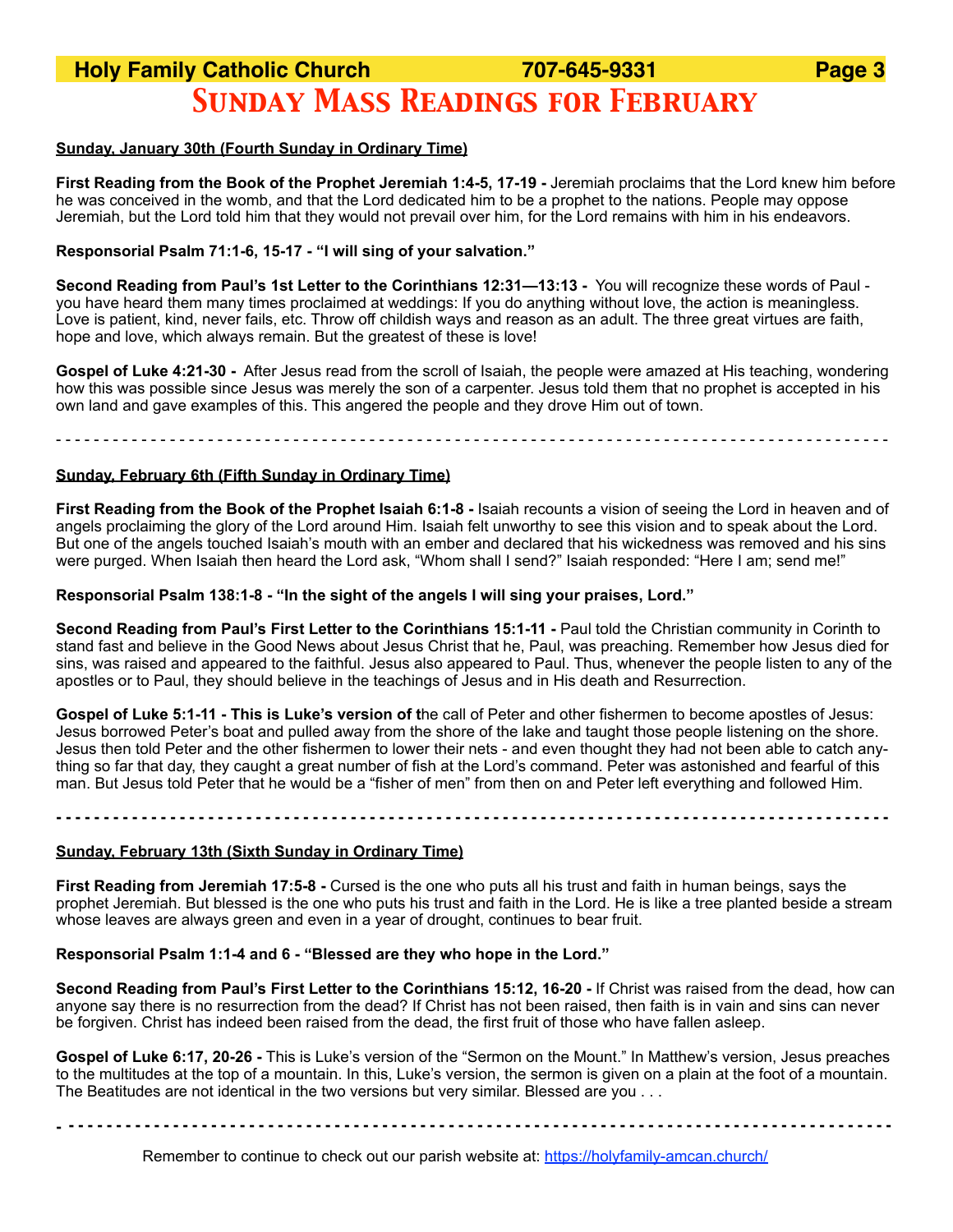# *Continued Sunday Mass Readings for February*

#### **Sunday, February 20th (Seventh Sunday in Ordinary Time)**

**First Reading from 1 Samuel 26:2, 7-9, 12-13, 22-23 -** King Saul was in conflict with David over control of Israel. David snuck into Saul's camp at night and instead of killing Saul, took his sword and crept away. David went to an opposite hill and called for Saul's attendants to come and retrieve the sword which would show Saul that David had had the ability to kill Saul in his sleep but that David had spared him because he would not harm the anointed of the Lord.

#### **Responsorial Psalm 103:1-4, 8, 10, 12-13 - "The Lord is kind and merciful."**

**Second Reading from Paul's First letter to the Corinthians 15:45-49 -** The first man Adam was from the earth. The last Man was from heaven. Just as the first was earthly, so are we earthly. But as the second was heavenly, so are we also heavenly. We are first natural and then spiritual.

**Gospel of Luke 6:27-38 -** Sayings from the mouth of Jesus: Love your enemies; do good to the who hate you. To the person who strikes your cheek, offer the other one. If a person takes your cloak, offer your tunic. If you only do good to those who love you, what credit is that to you? Even sinners lend to sinners. If you give and expect nothing in return, your reward in heaven will be great. Be merciful as your Father is merciful. Stop judging and you will not be judged.

#### **- - - - - - - - - - - - - - - - - - - - - - - - - - - - - - - - - - - - - - - - - - - - - - - - - - - - - - - - - - - - - - - - - - - - - - - - - - - - - - - - - - - - - - - -**

#### **Sunday, February 27th (Eighth Sunday in Ordinary Time)**

**First Reading from the Book of Sirach 27:4-7 -** When one speaks, their faults appear. Just as the fruit of a tree shows the care that it has been given, so too does one's speech show the care given to developing their mind.

#### **Responsorial Psalm 92:2-3, 13-16 - "Lord, it is good to give thanks to you."**

**Second Reading from Paul's First Letter to the Corinthians 15:54-58 -** Be firm, steadfast and devoted to the work of the Lord. Your labor in this regard will not be in vain. *Where, O death, is your victory?* Thanks be to God who has given us victory over death through our Lord Jesus Christ.

**Gospel of Luke 6:39-45 -** A blind person cannot lead another blind person lest they both fall into a pit. Why do you see the splinter in your brother's eye but fail to see the plank in your own eye? A good tree does not bear rotten fruit. Nor does a rotten tree bear good fruit. You will be known by the fruit of your own tree. A good person produces good fruit but an evil person produces evil fruit.

## **============================================================================================**  *Wednesday, March 2nd*

Believe it or not, almost immediately after February ends, the six weeks of Lent start, ushered in by Ash Wednesday on March 2nd. The schedule for distribution of ashes on Ash Wednesday will soon be posted on fliers and will be announced at Masses. So keep your eyes and ears open as we get closer to March 2nd.

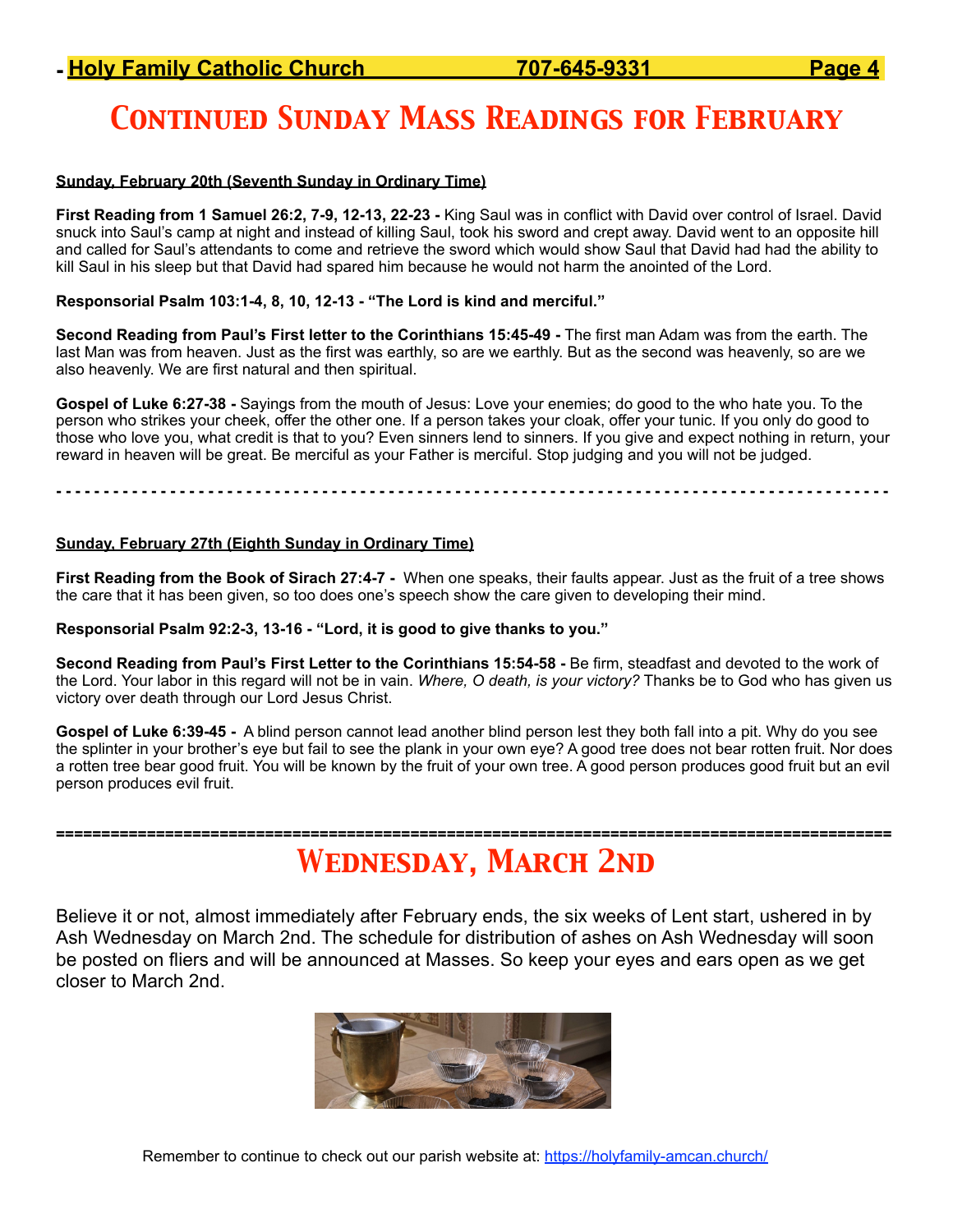# *Holy Family Catholic Church 707-645-9331 Page 5 Daily Readings for February*

Monday, January 31st 2 Samuel 15:13-14, 30; 16:5-13 Psalm 3:2-7 Mark 5:1-20

Tuesday, February 1st 2 Samuel 18:9-10, 14, 24-25, 30–19:3 Psalm 86:1-6 Matthew 8:17

Wednesday, February 2nd Malachi 3:1-4 Psalm 24:7, 8, 9, 10 Hebrews 2:14-18 Luke 2:22-40

Thursday, February 3rd 1 Kings 2:1-4, 10-12 1 Chronicles 29:10-12 Mark 6:7-13

Friday, February 4th Sirach 47:2-11 Psalm 18:31, 47, 50-51 Mark 6:14-29

Saturday, February 5th 1 Kings 3:4-13 Psalm 119:9-14 Mark 6:30-34

Monday,, February 7th 1 Kings 8:1-7, 9-13 Psalm 132:6-10 Mark 6:53-56

- - - - - - - - - - - - - - - - - - -

Tuesday, February 8th 1 Kings 8:22-23, 27-30 Psalm 84:3-5, 10-11 Mark 7:1-13

Wednesday, February 9th 1 Kings 10:1-10 Psalm 37:5-6, 30-31, 39-40 Mark 7:14-23

Thursday, February 10th 1 Kings 11:4-13 Psalm 106:3-4, 35-37, 40 Mark 7:24-30

Friday, February 11th 1 Kings 11:29-32; 12:19 Psalm 81:10-15 Mark 7:31-37

Saturday, February 12th 1 Kings 12:26-32; 13:33-34 Psalm 106:6-7ab, 19-22 Mark 8:1-10

- - - - - - - - - - - - - - - - - - -

Monday,, February 14th James 1:1-11 Psalm 119:67-68, 71-72, 75-76 Mark 8:11-13

Tuesday, February 15th James 1:12-18 Psalm 94:12-15, 18-19 Mark 8:14-21

Wednesday, February 16th James 1:19-27 Psalm 15:2-5 Mark 8:22-26

Thursday, February 17th James 2:1-9 Psalm 34:2-7 Mark 8:27-33

Friday, February 18th James 2:14-24, 26 Psalm 112:1-6 Mark 8:34–9:1

Saturday, February 19 James 3:1-10 Psalm 12:2-8 Mark 9:2-13

- - - - - - - - - - - - - - - - - - -

Monday, February 21st James 3:13-18 Psalm 19:8-10, 15 Mark 9:14-29

Tuesday, February 22nd 1 Peter 5:1-4 Psalm 23:1-6 Matthew 16:13-19

Wednesday, February 23rd James 4:13-17 Psalm 49:2-3, 6-11 Mark 9:38-40

Thursday, February 24th James 5:1-6 Psalm 49:14-20 Mark 9:41-50

Friday, February 25th James 5:9-12 Psalm 103:1-4, 8-9, 11-12 Mark 10:1-12

Saturday, February 26th James 5:13-20 Psalm 141: 1-3, 8 Mark 10:13-16

- - - - - - - - - - - - - - - - - - - Monday, February 28th 1 Peter 1:3-9 Psalm 111:1-2, 5-6, 9-10 Mark 10:17-27

### ==================== *Who Was James??*

Did you notice a lot of First Readings this month are not from the Old Testament? They are taken instead from the New Testament book attributed to St. James who was a leader of the Christian community in Jerusalem and an advisor to St. Paul. He wrote an epistle (letter) to the 12 Tribes of Israel which is rife with sayings of Jesus, whom James followed.



"There I go-still writing 'B.C.' on my checks."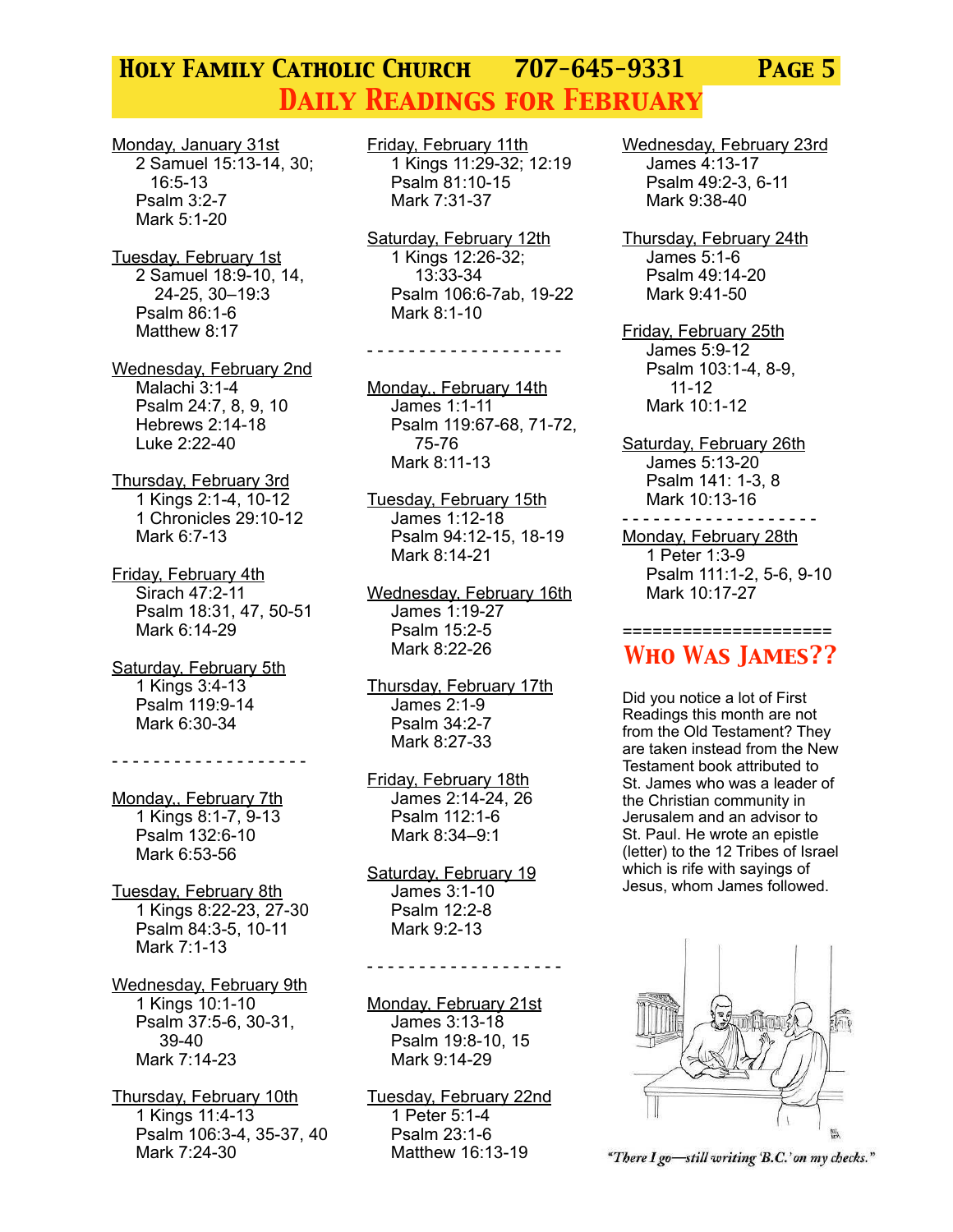## **Holy Family Catholic Church 707-645-9331 Page 6**

Overlooking our church!



# **They're here!!**

√ End-of-year **financial statements** for donations made to Holy Family during 2021 are here (documentation of online donations has been sent electronically).

√ And Religious **2022 Calendars** donated by Twin Chapels Mortuary are here.

### **Pick up both on the table in the vestibule after today's Mass.**

= = = = = = = = = = = = = = = = = = = = = = =

**A BIG Thanks . . .** to the Women's Club, Men's Club and 4th Day Cursillo group for putting together 57 grocery bags and donating them to the homeless at the Christian Help Center. = = = = = = = = = = = = = = = = = = = = = = =

**Holy Family Steppers** . . . an early alert that the **Relay for Life** event this year will be held from 9:00am on August 6th to 9:00 am on August 7th. Holy Family will again make luminary bags available to honor and remember loved ones stricken with cancer. A luminary ceremony will be held after the 5:15 Mass on July 30th. More information forthcoming about staffing a table and helping with registration at the event.

= = = = = = = = = = = = = = = = = = = = = = =

# *Our Lady of Lourdes*

On February 11th, we celebrate the Feastday of Our Lady of Lourdes. If you haven't recently read about this miraculous site or read about the apparition of Mary there in 1858 to the young girl Bernadette, then 14, check out: https://www.lourdes-france.org/en/tv-lourdes/

Bernadette had 18 total visions of Our Lady over a fortnight. During one of the visions, the apparition (who identified herself by saying, "I am the Immaculate Conception") told the girl. "Go and drink at the spring and wash yourself there!" These words inspired the creation of baths near the grotto where our Lady of Lourdes appeared. It is there that pilgrims are immersed and drink the waters from the stream that flows out of the grotto. One night, still during the time of the apparitions. a woman from Loubajac, 7 kilometers away, went to the Grotto, and plunged her dislocated arm into the water of the spring; her arm and her hand regained their movement. This was the first known cure at Lourdes.

Each year, more than 6 million pilgrims visit the shrine at Lourdes, France, many praying for cures and many just hoping to have a mystical experience of sensing the presence of Mary. The Catholic Church has officially recognized 67 miracles and some 7,000 inexplicable cures attributed to the baths since the Blessed Virgin Mary appeared to Bernadette there 164 years ago.

= = = = = = = = = = = = = = = = = = = = = = =

Our Lady of Lourdes, pray for us!



but I never got the chants.